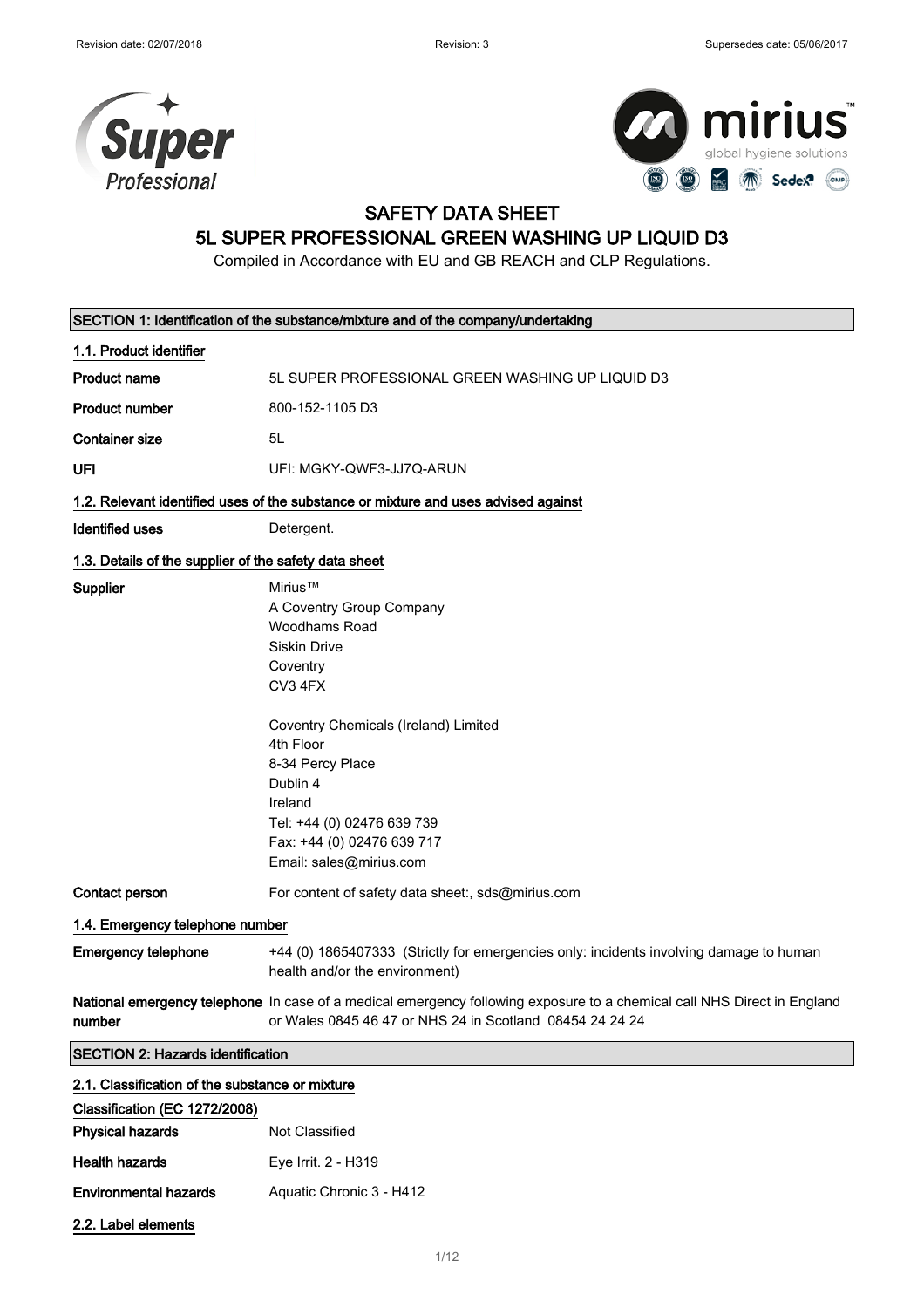#### Hazard pictograms

|--|

| Signal word                     | Warning                                                                                                                                                                                                                                                                                                                                                                                                                                              |
|---------------------------------|------------------------------------------------------------------------------------------------------------------------------------------------------------------------------------------------------------------------------------------------------------------------------------------------------------------------------------------------------------------------------------------------------------------------------------------------------|
| <b>Hazard statements</b>        | H319 Causes serious eye irritation.<br>H412 Harmful to aquatic life with long lasting effects.                                                                                                                                                                                                                                                                                                                                                       |
| <b>Precautionary statements</b> | P <sub>102</sub> Keep out of reach of children.<br>P264 Wash contaminated skin thoroughly after handling.<br>P280 Wear protective gloves.<br>P305+P351+P338 IF IN EYES: Rinse cautiously with water for several minutes. Remove<br>contact lenses, if present and easy to do. Continue rinsing.<br>P337+P313 If eye irritation persists: Get medical advice/ attention.<br>P501 Dispose of contents/ container in accordance with local regulations. |
| Contains                        | C12-14-ALKYL ETHER SULFATES, COCONUT DIETHANOLAMIDE, AMINES, C12-14 -<br>ALKYLDIMETHYL, N-OXIDES                                                                                                                                                                                                                                                                                                                                                     |
| Detergent labelling             | < 5% anionic surfactants, < 5% non-ionic surfactants, Contains 2-Bromo-2-nitropropane-1, 3-<br>diol                                                                                                                                                                                                                                                                                                                                                  |

### 2.3. Other hazards

This product does not contain any substances classified as PBT or vPvB.

| <b>SECTION 3: Composition/information on ingredients</b>                                                     |                      |                                                                         |          |
|--------------------------------------------------------------------------------------------------------------|----------------------|-------------------------------------------------------------------------|----------|
| 3.2. Mixtures                                                                                                |                      |                                                                         |          |
| C12-14-ALKYL ETHER SULFATES                                                                                  |                      |                                                                         | $1 - 5%$ |
| CAS number: 68891-38-3                                                                                       | EC number: 500-234-8 | REACH registration number: 01-<br>2119488639-16-XXXX                    |          |
| Classification<br>Skin Irrit. 2 - H315<br>Eye Dam. 1 - H318<br>Aquatic Chronic 3 - H412                      |                      |                                                                         |          |
| 1%<br>AMINES, C12-14 - ALKYLDIMETHYL, N-OXIDES                                                               |                      |                                                                         |          |
| CAS number: 308062-28-4                                                                                      | EC number: 931-292-6 | REACH registration number: 01-<br>2119490061-47-XXXX                    |          |
| M factor (Acute) = $1$                                                                                       |                      |                                                                         |          |
| Classification<br>Acute Tox. 4 - H302<br>Skin Irrit. 2 - H315<br>Eye Dam. 1 - H318<br>Aquatic Acute 1 - H400 |                      | Classification (67/548/EEC or 1999/45/EC)<br>Xn;R22. Xi;R38,R41. N;R50. |          |
| Aquatic Chronic 2 - H411                                                                                     |                      |                                                                         |          |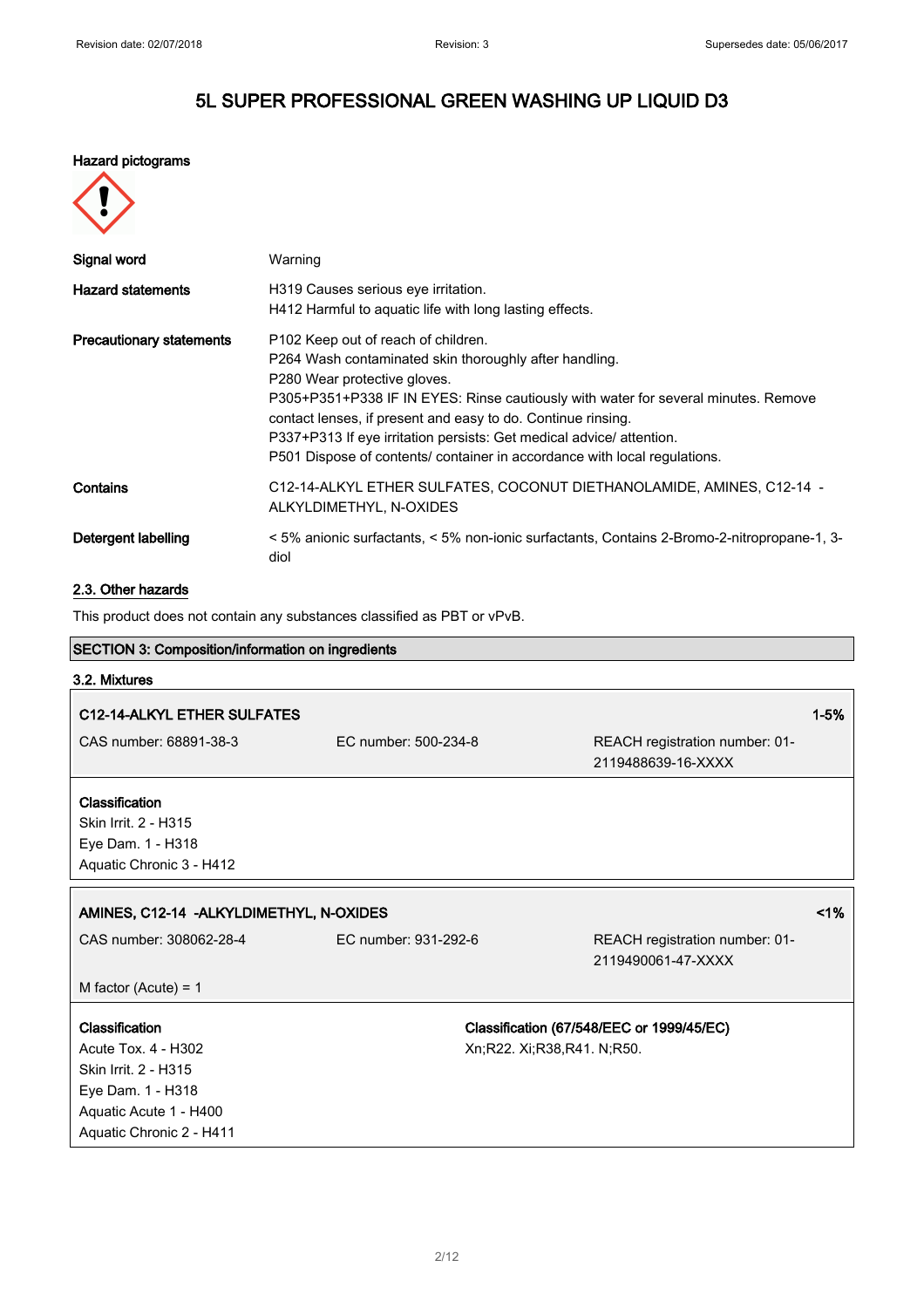| <b>BRONOPOL (INN)</b>    |                               |                                                      | $1\%$ |
|--------------------------|-------------------------------|------------------------------------------------------|-------|
| CAS number: 52-51-7      | EC number: 200-143-0          | REACH registration number: 01-<br>2119980938-15-XXXX |       |
| M factor (Acute) = $10$  |                               |                                                      |       |
|                          |                               |                                                      |       |
| Classification           |                               | Classification (67/548/EEC or 1999/45/EC)            |       |
| Acute Tox. 4 - H302      | Xn;R21/22 Xi;R37/38,R41 N;R50 |                                                      |       |
| Acute Tox. 4 - H312      |                               |                                                      |       |
| Skin Irrit. 2 - H315     |                               |                                                      |       |
| Eye Dam. 1 - H318        |                               |                                                      |       |
| STOT SE 3 - H335         |                               |                                                      |       |
| Aquatic Acute 1 - H400   |                               |                                                      |       |
| Aquatic Chronic 2 - H411 |                               |                                                      |       |

The Full Text for all R-Phrases and Hazard Statements are Displayed in Section 16.

## SECTION 4: First aid measures 4.1. Description of first aid measures General information **Provide eyewash station.** Inhalation Move affected person to fresh air at once. Rinse nose and mouth with water. Get medical attention if any discomfort continues. Ingestion Never give anything by mouth to an unconscious person. Do not induce vomiting. Rinse mouth thoroughly with water. Get medical attention if any discomfort continues. Skin contact **Rinse immediately with plenty of water. Remove contaminated clothing. Get medical attention** if irritation persists after washing. Eye contact Rinse immediately with plenty of water. Remove any contact lenses and open eyelids wide apart. Continue to rinse for at least 15 minutes. Get medical attention if symptoms are severe or persist after washing. Show this Safety Data Sheet to the medical personnel. 4.2. Most important symptoms and effects, both acute and delayed General information **Provide eyewash station**. Skin contact **Prolonged contact may cause redness**, irritation and dry skin. Eye contact The product is irritating to eyes and skin. Prolonged or repeated exposure may cause the following adverse effects: Irritation and redness, followed by blurred vision. Corneal damage. Risk of serious damage to eyes. 4.3. Indication of any immediate medical attention and special treatment needed Notes for the doctor No specific recommendations. SECTION 5: Firefighting measures 5.1. Extinguishing media Suitable extinguishing media The product is not flammable. Use fire-extinguishing media suitable for the surrounding fire. Foam, carbon dioxide or dry powder. 5.2. Special hazards arising from the substance or mixture Hazardous combustion products Thermal decomposition or combustion products may include the following substances: Oxides of carbon. Toxic gases or vapours. 5.3. Advice for firefighters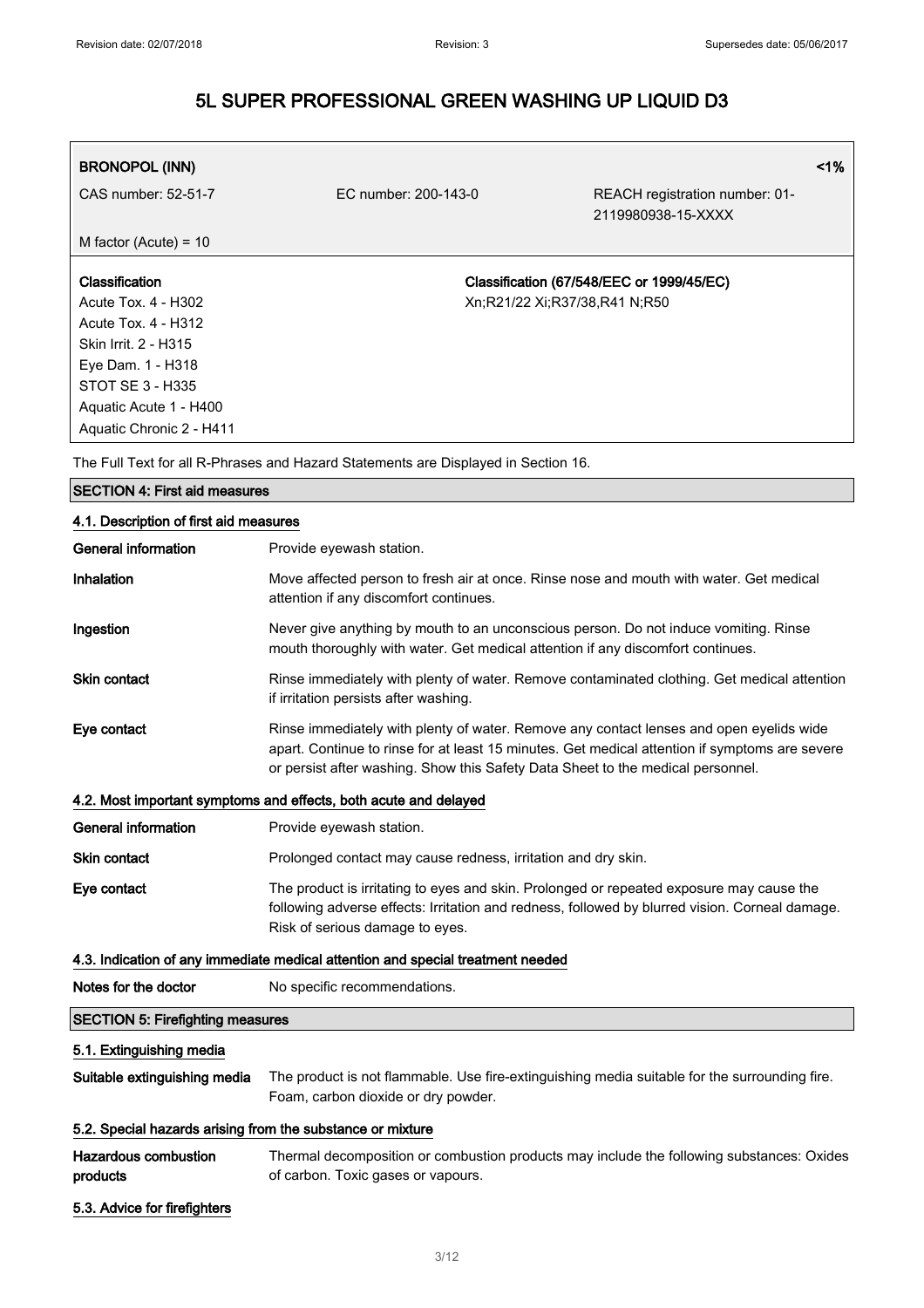| Protective actions during<br>firefighting                         | Control run-off water by containing and keeping it out of sewers and watercourses.                                                                                                                                                                                                                                                               |  |
|-------------------------------------------------------------------|--------------------------------------------------------------------------------------------------------------------------------------------------------------------------------------------------------------------------------------------------------------------------------------------------------------------------------------------------|--|
| Special protective equipment<br>for firefighters                  | Wear positive-pressure self-contained breathing apparatus (SCBA) and appropriate protective<br>clothing.                                                                                                                                                                                                                                         |  |
| <b>SECTION 6: Accidental release measures</b>                     |                                                                                                                                                                                                                                                                                                                                                  |  |
|                                                                   | 6.1. Personal precautions, protective equipment and emergency procedures                                                                                                                                                                                                                                                                         |  |
| <b>Personal precautions</b>                                       | For personal protection, see Section 8. Treat the spilled material according to the instructions<br>in the clean-up section. Take care as floors and other surfaces may become slippery.                                                                                                                                                         |  |
| 6.2. Environmental precautions                                    |                                                                                                                                                                                                                                                                                                                                                  |  |
| <b>Environmental precautions</b>                                  | Collect and dispose of spillage as indicated in Section 13. Do not discharge into drains or<br>watercourses or onto the ground.                                                                                                                                                                                                                  |  |
| 6.3. Methods and material for containment and cleaning up         |                                                                                                                                                                                                                                                                                                                                                  |  |
| Methods for cleaning up                                           | Stop leak if safe to do so. Absorb in vermiculite, dry sand or earth and place into containers.<br>Flush contaminated area with plenty of water. Avoid the spillage or runoff entering drains,<br>sewers or watercourses.                                                                                                                        |  |
| 6.4. Reference to other sections                                  |                                                                                                                                                                                                                                                                                                                                                  |  |
| Reference to other sections                                       | For personal protection, see Section 8. See Section 11 for additional information on health<br>hazards. For waste disposal, see Section 13.                                                                                                                                                                                                      |  |
| <b>SECTION 7: Handling and storage</b>                            |                                                                                                                                                                                                                                                                                                                                                  |  |
| 7.1. Precautions for safe handling                                |                                                                                                                                                                                                                                                                                                                                                  |  |
| <b>Usage precautions</b>                                          | Provide adequate ventilation. Avoid spilling. Avoid contact with skin and eyes. Wear protective<br>clothing as described in Section 8 of this safety data sheet. Avoid breathing vapour/spray. Do<br>not mix with other household chemical products. Do not mix with acid.                                                                       |  |
| Advice on general<br>occupational hygiene                         | Good personal hygiene procedures should be implemented. Do not eat, drink or smoke when<br>using this product. Wash skin thoroughly after handling. Take off contaminated clothing and<br>wash it before reuse. Use appropriate hand lotion to prevent defatting and cracking of skin.                                                           |  |
| 7.2. Conditions for safe storage, including any incompatibilities |                                                                                                                                                                                                                                                                                                                                                  |  |
| <b>Storage precautions</b>                                        | Store in tightly-closed, original container in a dry, cool and well-ventilated place. Store at room<br>temperature. Keep out of the reach of children. Keep away from heat, hot surfaces, sparks,<br>open flames and other ignition sources. No smoking.                                                                                         |  |
| 7.3. Specific end use(s)                                          |                                                                                                                                                                                                                                                                                                                                                  |  |
| Specific end use(s)                                               | The identified uses for this product are detailed in Section 1.2.                                                                                                                                                                                                                                                                                |  |
| <b>SECTION 8: Exposure controls/Personal protection</b>           |                                                                                                                                                                                                                                                                                                                                                  |  |
| 8.1. Control parameters                                           |                                                                                                                                                                                                                                                                                                                                                  |  |
|                                                                   | C12-14-ALKYL ETHER SULFATES (CAS: 68891-38-3)                                                                                                                                                                                                                                                                                                    |  |
| <b>DNEL</b>                                                       | Workers - Inhalation; Long term systemic effects: 175 mg/m <sup>3</sup><br>Workers - Dermal; Long term systemic effects: 2750 mg/kg/day<br>Consumer - Inhalation; Long term systemic effects: 52 mg/m <sup>3</sup><br>Consumer - Dermal; Long term systemic effects: 1650 mg/kg/day<br>Consumer - Oral; Long term systemic effects: 15 mg/kg/day |  |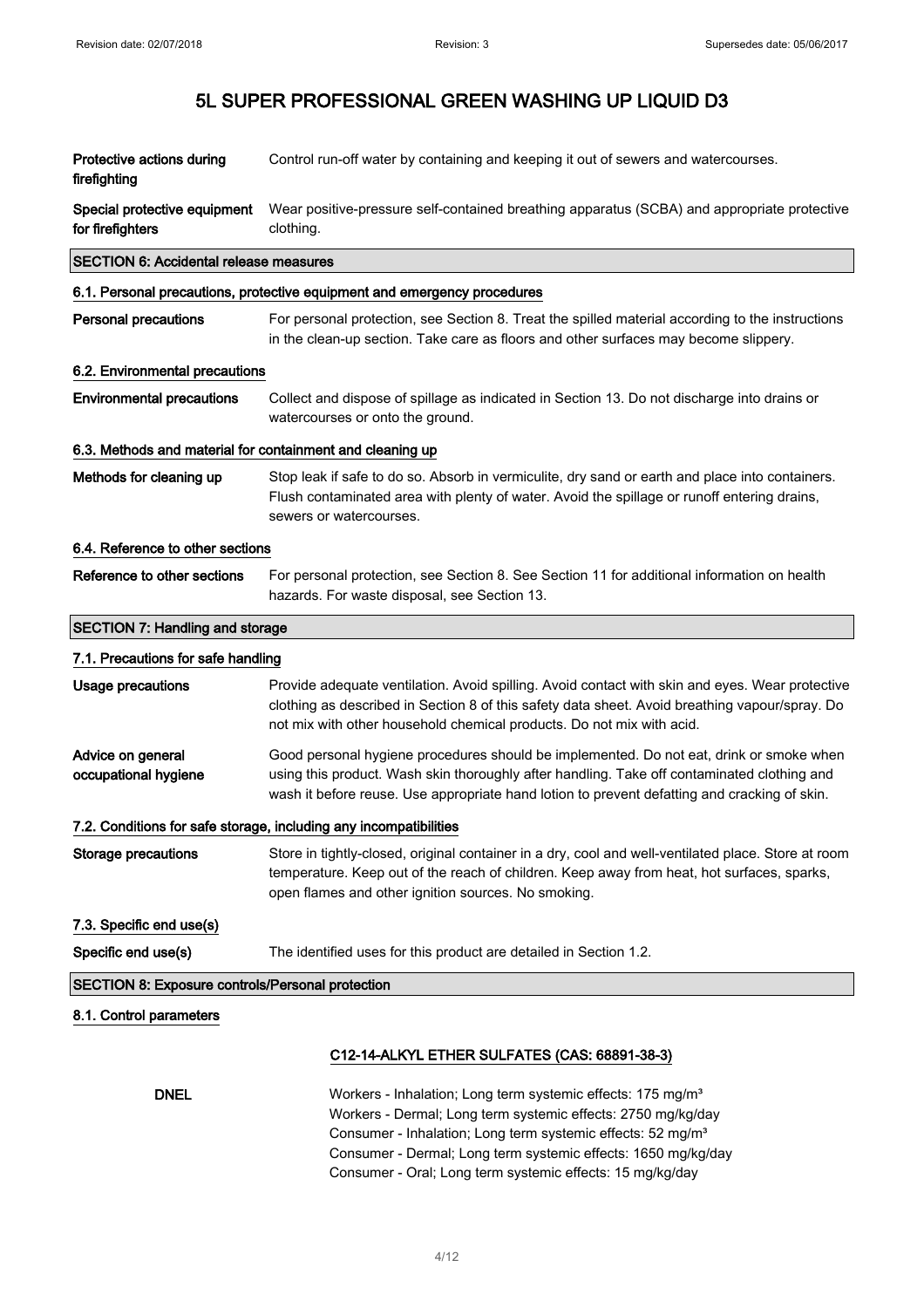| <b>PNEC</b> | - Fresh water; 0.24 mg/l                                                             |
|-------------|--------------------------------------------------------------------------------------|
|             | - marine water; 0.024 mg/l                                                           |
|             | - Intermittent release; 0.071 mg/l                                                   |
|             | - Sediment, Fresh water; 0.917 mg/kg                                                 |
|             | - Sediment, marine water; 0.092 mg/kg                                                |
|             | - Soil; 7.5 mg/kg                                                                    |
|             | - STP; 10,000 mg/l                                                                   |
|             | COCONUT DIETHANOLAMIDE (CAS: 68155-07-7)                                             |
| <b>DNEL</b> | Workers - Inhalation; Long term systemic effects: 73.4 mg/m <sup>3</sup>             |
|             | Workers - Dermal; Long term systemic effects: 4.16 mg/kg/day                         |
|             | Workers - Dermal; Long term local effects: 0.0936 mg/cm <sup>2</sup>                 |
|             | General population - Inhalation; Long term systemic effects: 21.73 mg/m <sup>3</sup> |
|             | General population - Dermal; Long term systemic effects: 2.5 mg/kg/day               |
|             | General population - Dermal; Long term local effects: 0.0562 mg/cm <sup>2</sup>      |
|             | General population - Oral; Long term systemic effects: 6.25 mg/kg/day                |
| <b>PNEC</b> | - Fresh water; 0.007 mg/l                                                            |
|             | - marine water; 0.001 mg/l                                                           |
|             | - STP; 830 mg/l                                                                      |
|             | - Sediment (Freshwater); 0.195 mg/kg                                                 |
|             | - Sediment (Marinewater); 0.019 mg/kg                                                |
|             | - Soil; 0.035                                                                        |
|             | AMINES, C12-14 -ALKYLDIMETHYL, N-OXIDES (CAS: 308062-28-4)                           |
| <b>DNEL</b> | Workers - Inhalation; Long term systemic effects: 15.5 mg/m <sup>3</sup>             |
|             | Workers - Dermal; Long term systemic effects: 11 mg/kg/day                           |
|             | General population - Inhalation; Long term systemic effects: 3.8 mg/m <sup>3</sup>   |
|             | General population - Dermal; Long term systemic effects: 5.5 mg/kg/day               |
|             | General population - Oral; Long term systemic effects: 0.44 mg/kg/day                |
| <b>PNEC</b> | - Fresh water; 0.034 mg/l                                                            |
|             | - marine water; 0.003 mg/l                                                           |
|             | $-$ STP; 24 mg/l                                                                     |
|             | - Sediment (Freshwater); 5.24 mg/kg                                                  |
|             | - Sediment (Marinewater); 0.524 mg/kg                                                |
|             | - Soil; 1.02 mg/kg                                                                   |
|             | DIETHANOLAMINE (CAS: 111-42-2)                                                       |
| <b>DNEL</b> | Workers - Inhalation; Long term local effects: 1 mg/m <sup>3</sup>                   |
|             | Workers - Dermal; Long term systemic effects: 0.13 mg/cm <sup>2</sup>                |
|             | General population - Inhalation; Long term local effects: 0.25 mg/m <sup>3</sup>     |
|             | General population - Dermal; Long term systemic effects: 0.07 mg/kg/day              |
|             | General population - Oral; Long term systemic effects: 0.06 mg/kg/day                |
| <b>PNEC</b> | - Fresh water; 0.02 mg/l                                                             |
|             | - marine water; 0.002 mg/l                                                           |
|             | - STP; 100 mg/l                                                                      |
|             | - Sediment (Freshwater); 0.092 mg/kg                                                 |
|             | - Sediment (Marinewater); 0.009 mg/kg                                                |
|             | - Soil; 0.007 mg/kg                                                                  |
|             |                                                                                      |

## BRONOPOL (INN) (CAS: 52-51-7)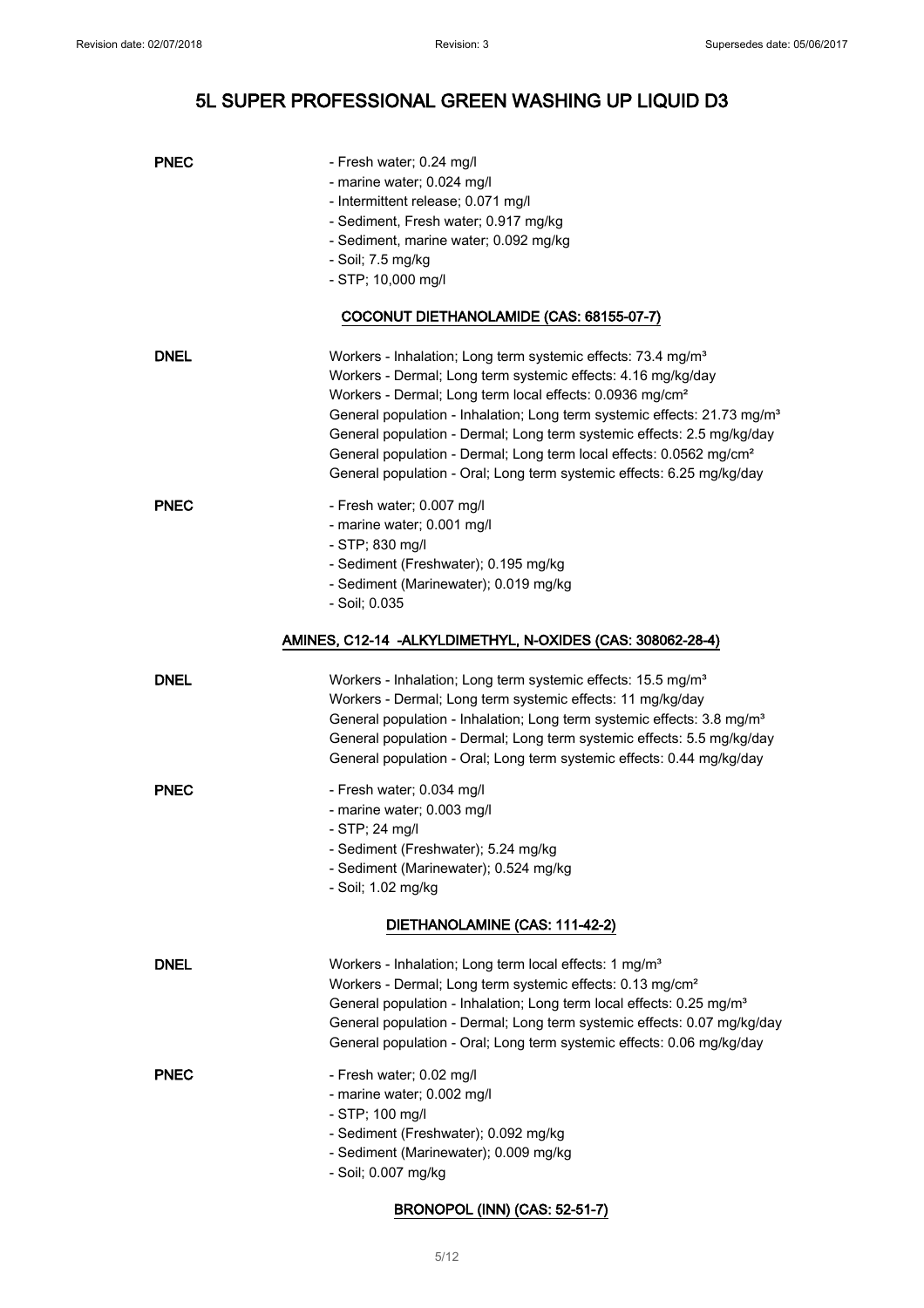| <b>DNEL</b>                         | Workers - Inhalation; Long term systemic effects: 4.1 mg/m <sup>3</sup><br>Workers - Inhalation; Short term systemic effects: 12.3 mg/m <sup>3</sup><br>Workers - Inhalation; Long term local effects: 4.2 mg/m <sup>3</sup><br>Workers - Inhalation; Short term local effects: 4.2 mg/m <sup>3</sup><br>Workers - Dermal; Long term systemic effects: 2.3 mg/kg/day<br>Workers - Dermal; Short term systemic effects: 7 mg/kg/day<br>Workers - Dermal; Long term local effects: 0.013 mg/cm <sup>2</sup><br>Workers - Dermal; Short term local effects: 0.013 mg/cm <sup>2</sup><br>General population - Inhalation; Long term systemic effects: 1.2 mg/m <sup>3</sup><br>General population - Inhalation; Short term systemic effects: 3.7 mg/m <sup>3</sup><br>General population - Inhalation; Long term local effects: 1.3 mg/m <sup>3</sup> |
|-------------------------------------|---------------------------------------------------------------------------------------------------------------------------------------------------------------------------------------------------------------------------------------------------------------------------------------------------------------------------------------------------------------------------------------------------------------------------------------------------------------------------------------------------------------------------------------------------------------------------------------------------------------------------------------------------------------------------------------------------------------------------------------------------------------------------------------------------------------------------------------------------|
|                                     | General population - Inhalation; Short term local effects: 1.3 mg/m <sup>3</sup><br>General population - Dermal; Long term systemic effects: 1.4 mg/kg/day<br>General population - Dermal; Short term systemic effects: 4.2 mg/kg/day<br>General population - Dermal; Long term local effects: 0.008 mg/cm <sup>2</sup><br>General population - Dermal; Short term local effects: 0.008 mg/cm <sup>2</sup><br>General population - Oral; Long term systemic effects: 0.35 mg/kg/day<br>General population - Oral; Short term systemic effects: 1.1 mg/kg/day                                                                                                                                                                                                                                                                                      |
| <b>PNEC</b>                         | - Fresh water; 0.01 mg/l<br>- marine water; 0.008 mg/l<br>- Intermittent release; 0.0025 mg/l<br>- STP; 0.43 mg/l<br>- Sediment (Freshwater); 0.041 mg/kg<br>- Sediment (Marinewater); 0.00328 mg/kg<br>- Soil; 0.5 mg/kg                                                                                                                                                                                                                                                                                                                                                                                                                                                                                                                                                                                                                         |
| 8.2. Exposure controls              |                                                                                                                                                                                                                                                                                                                                                                                                                                                                                                                                                                                                                                                                                                                                                                                                                                                   |
| Protective equipment                |                                                                                                                                                                                                                                                                                                                                                                                                                                                                                                                                                                                                                                                                                                                                                                                                                                                   |
| Appropriate engineering<br>controls | Provide adequate ventilation.                                                                                                                                                                                                                                                                                                                                                                                                                                                                                                                                                                                                                                                                                                                                                                                                                     |
| Eye/face protection                 | Eyewear complying with an approved standard should be worn if a risk assessment indicates<br>eye contact is possible. Unless the assessment indicates a higher degree of protection is<br>required, the following protection should be worn: Tight-fitting safety glasses. Personal<br>protective equipment for eye and face protection should comply with European Standard<br>EN166.                                                                                                                                                                                                                                                                                                                                                                                                                                                            |
| Hand protection                     | Chemical-resistant, impervious gloves complying with an approved standard should be worn if<br>a risk assessment indicates skin contact is possible. It is recommended that gloves are made<br>of the following material: Polyvinyl chloride (PVC). Rubber (natural, latex). Neoprene. Nitrile<br>rubber. Polyethylene. To protect hands from chemicals, gloves should comply with European<br>Standard EN374.                                                                                                                                                                                                                                                                                                                                                                                                                                    |
| Other skin and body<br>protection   | Wear appropriate clothing to prevent repeated or prolonged skin contact. Use appropriate<br>hand lotion to prevent defatting and cracking of skin.                                                                                                                                                                                                                                                                                                                                                                                                                                                                                                                                                                                                                                                                                                |
| Hygiene measures                    | When using do not eat, drink or smoke. Good personal hygiene procedures should be<br>implemented. Wash hands and any other contaminated areas of the body with soap and<br>water before leaving the work site. Use appropriate skin cream to prevent drying of skin.                                                                                                                                                                                                                                                                                                                                                                                                                                                                                                                                                                              |
| <b>Respiratory protection</b>       | Respiratory protection not required.                                                                                                                                                                                                                                                                                                                                                                                                                                                                                                                                                                                                                                                                                                                                                                                                              |
|                                     |                                                                                                                                                                                                                                                                                                                                                                                                                                                                                                                                                                                                                                                                                                                                                                                                                                                   |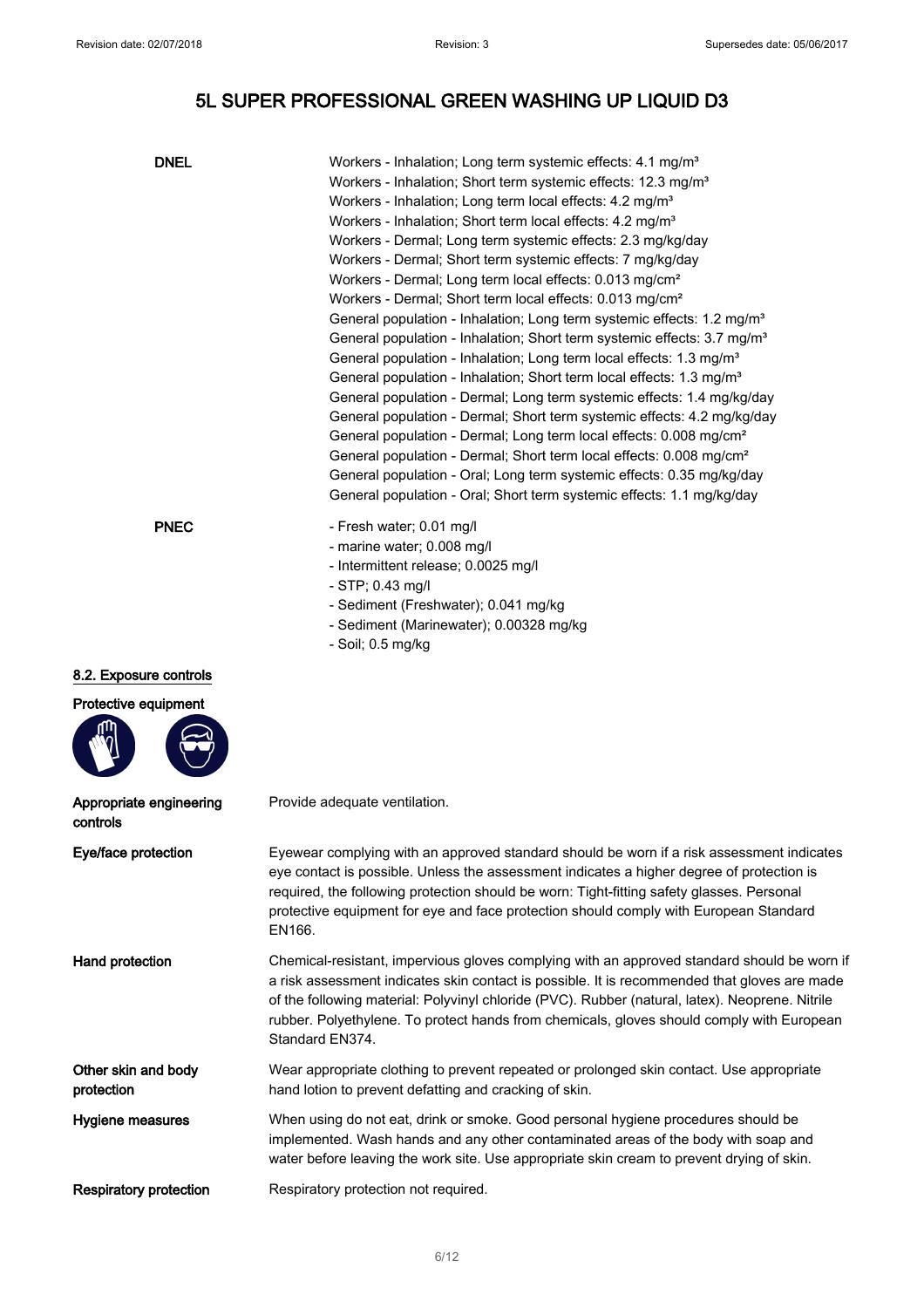| Environmental exposure | Avoid releasing into the environment. |
|------------------------|---------------------------------------|
| controls               |                                       |

| <b>SECTION 9: Physical and chemical properties</b>         |                                                                      |  |
|------------------------------------------------------------|----------------------------------------------------------------------|--|
| 9.1. Information on basic physical and chemical properties |                                                                      |  |
| Appearance                                                 | Liquid.                                                              |  |
| Colour                                                     | Green.                                                               |  |
| Odour                                                      | Perfumed.                                                            |  |
| <b>Odour threshold</b>                                     | Not applicable.                                                      |  |
| pH                                                         | pH (concentrated solution): 7.5                                      |  |
| Flash point                                                | Not applicable.                                                      |  |
| <b>Evaporation rate</b>                                    | Not applicable.                                                      |  |
| <b>Evaporation factor</b>                                  | Not applicable.                                                      |  |
| Flammability (solid, gas)                                  | Not applicable.                                                      |  |
| Upper/lower flammability or<br>explosive limits            | Not applicable.                                                      |  |
| Other flammability                                         | Not applicable.                                                      |  |
| Vapour pressure                                            | Not applicable.                                                      |  |
| Vapour density                                             | Not applicable.                                                      |  |
| <b>Relative density</b>                                    | 1.015 @ 20°C                                                         |  |
| <b>Bulk density</b>                                        | Not applicable.                                                      |  |
| Solubility(ies)                                            | Soluble in water.                                                    |  |
| <b>Partition coefficient</b>                               | Not applicable.                                                      |  |
| Auto-ignition temperature                                  | Not applicable.                                                      |  |
| <b>Decomposition Temperature</b>                           | Not applicable.                                                      |  |
| <b>Viscosity</b>                                           | No information available.                                            |  |
| <b>Explosive properties</b>                                | Not applicable                                                       |  |
| of a flame                                                 | <b>Explosive under the influence</b> Not considered to be explosive. |  |
| <b>Oxidising properties</b>                                | Not applicable.                                                      |  |
| <b>Comments</b>                                            | Information given is applicable to the product as supplied.          |  |
| 9.2. Other information                                     |                                                                      |  |
| Other information                                          | Not relevant.                                                        |  |
| <b>SECTION 10: Stability and reactivity</b>                |                                                                      |  |
| 10.1. Reactivity                                           |                                                                      |  |
| Reactivity                                                 | There are no known reactivity hazards associated with this product.  |  |
| 10.2. Chemical stability                                   |                                                                      |  |
| <b>Stability</b>                                           | Stable at normal ambient temperatures.                               |  |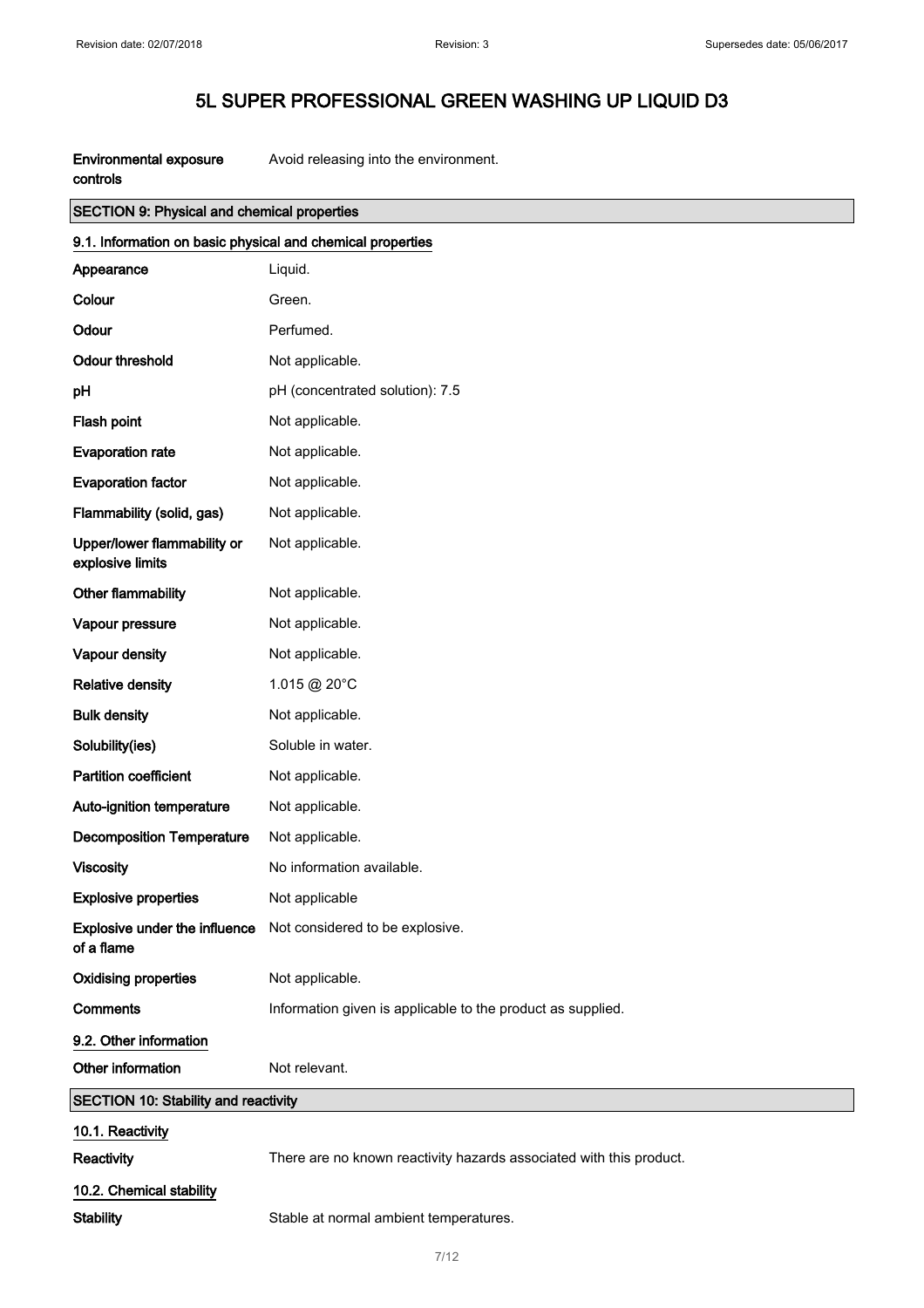| 10.3. Possibility of hazardous reactions                             |                                                                                                                     |
|----------------------------------------------------------------------|---------------------------------------------------------------------------------------------------------------------|
| Possibility of hazardous<br>reactions                                | Not applicable.                                                                                                     |
| 10.4. Conditions to avoid                                            |                                                                                                                     |
| <b>Conditions to avoid</b>                                           | Avoid exposure to high temperatures or direct sunlight.                                                             |
| 10.5. Incompatible materials                                         |                                                                                                                     |
| Materials to avoid                                                   | No specific material or group of materials is likely to react with the product to produce a<br>hazardous situation. |
| 10.6. Hazardous decomposition products                               |                                                                                                                     |
| Hazardous decomposition<br>products                                  | No known hazardous decomposition products.                                                                          |
| <b>SECTION 11: Toxicological information</b>                         |                                                                                                                     |
| 11.1. Information on toxicological effects                           |                                                                                                                     |
| <b>Toxicological effects</b>                                         | Information given is based on data of the components and of similar products.                                       |
| Acute toxicity - oral                                                |                                                                                                                     |
| Notes (oral LD <sub>50</sub> )                                       | Based on available data the classification criteria are not met.                                                    |
| Acute toxicity - dermal                                              |                                                                                                                     |
| Notes (dermal LD <sub>50</sub> )                                     | Calculation method. Based on available data the classification criteria are not met.                                |
| Acute toxicity - inhalation<br>Notes (inhalation LC <sub>50</sub> )  | Based on available data the classification criteria are not met.                                                    |
| Skin corrosion/irritation<br>Skin corrosion/irritation               | Based on available data the classification criteria are not met.                                                    |
| Serious eye damage/irritation<br>Serious eye damage/irritation       | Irritation of eyes is assumed. Calculation method.                                                                  |
| <b>Respiratory sensitisation</b><br><b>Respiratory sensitisation</b> | Based on available data the classification criteria are not met.                                                    |
| <b>Skin sensitisation</b><br><b>Skin sensitisation</b>               | Based on available data the classification criteria are not met.                                                    |
| Germ cell mutagenicity<br>Genotoxicity - in vitro                    | Does not contain any substances known to be mutagenic.                                                              |
| Carcinogenicity<br>Carcinogenicity                                   | Does not contain any substances known to be carcinogenic.                                                           |
| Reproductive toxicity                                                |                                                                                                                     |
| Reproductive toxicity - fertility                                    | Does not contain any substances known to be toxic to reproduction.                                                  |
| Specific target organ toxicity - single exposure                     |                                                                                                                     |
| STOT - single exposure                                               | Not classified as a specific target organ toxicant after a single exposure.                                         |
| Specific target organ toxicity - repeated exposure                   |                                                                                                                     |
| STOT - repeated exposure                                             | Not classified as a specific target organ toxicant after repeated exposure.                                         |
| <b>General information</b>                                           | This product has low toxicity.                                                                                      |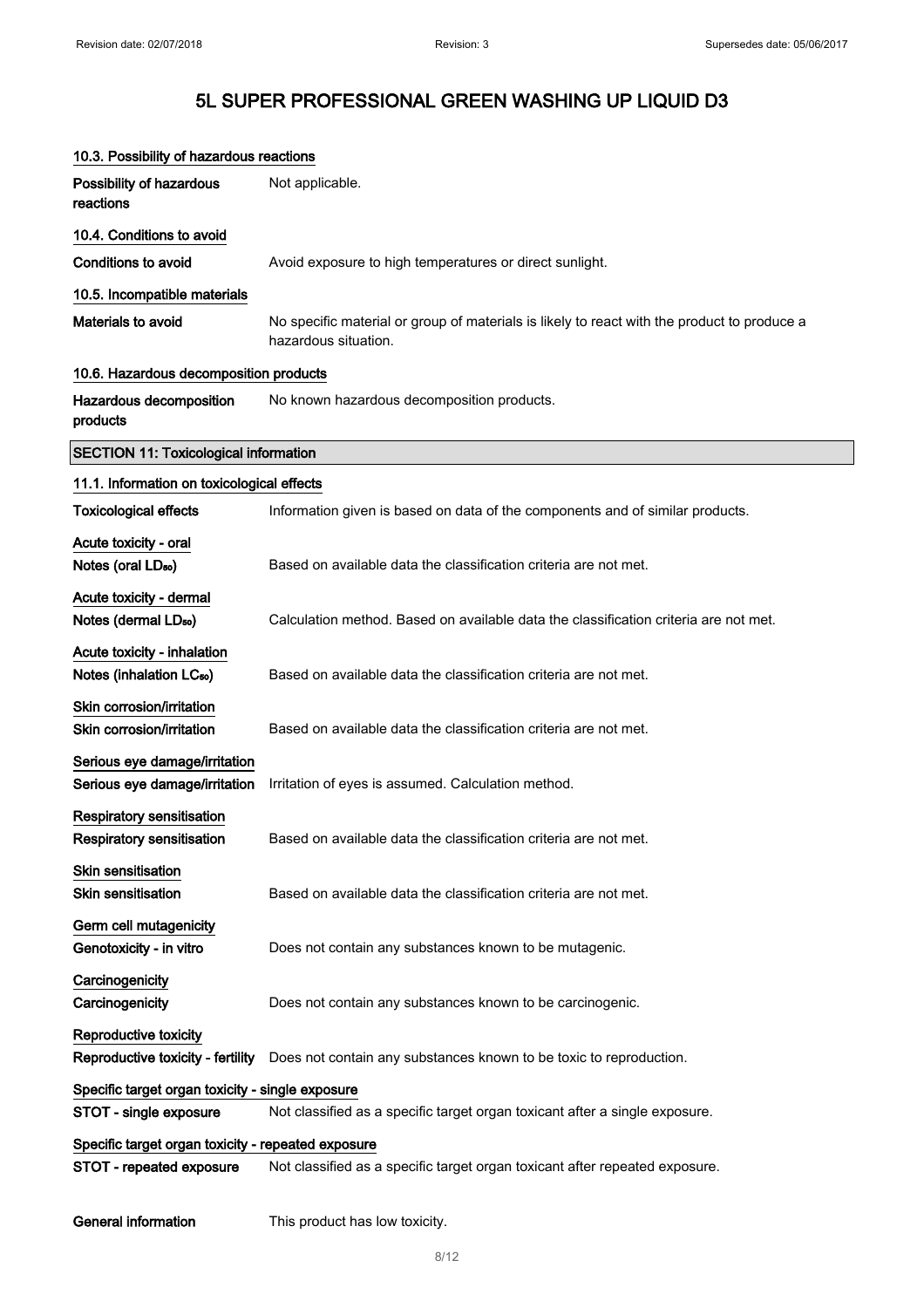| Ingestion           | May cause irritation. Symptoms following overexposure may include the following: Stomach<br>pain. Nausea, vomiting. Diarrhoea.                                                                                              |
|---------------------|-----------------------------------------------------------------------------------------------------------------------------------------------------------------------------------------------------------------------------|
| <b>Skin contact</b> | Skin irritation should not occur when used as recommended. Prolonged or repeated exposure<br>may cause the following adverse effects: Irritation. Redness. Dryness and/or cracking. Mild<br>dermatitis, allergic skin rash. |
| Eve contact         | Irritating to eyes. May cause serious eye damage. Severe irritation, burning, tearing and<br>blurred vision. Corneal damage.                                                                                                |

#### Toxicological information on ingredients.

#### C12-14-ALKYL ETHER SULFATES

| Acute toxicity - oral                                     |         |
|-----------------------------------------------------------|---------|
| Acute toxicity oral (LD <sub>50</sub><br>mg/kg)           | 4.100.0 |
| <b>Species</b>                                            | Rat     |
| ATE oral (mg/kg)                                          | 4.100.0 |
| Acute toxicity - dermal                                   |         |
| Acute toxicity dermal (LD <sub>50</sub> 2,001.0<br>mg/kg) |         |
| <b>Species</b>                                            | Rat     |
| ATE dermal (mg/kg)                                        | 2.001.0 |

### SECTION 12: Ecological information

Ecotoxicity **Harmful to aquatic life with long lasting effects.** 

#### 12.1. Toxicity

Toxicity The product contains a substance which is harmful to aquatic organisms.

#### Ecological information on ingredients.

### C12-14-ALKYL ETHER SULFATES

| Acute aguatic toxicity        |                                                                                                     |
|-------------------------------|-----------------------------------------------------------------------------------------------------|
| Acute toxicity - fish         | LC <sub>50</sub> , 96 hours: 7.1 mg/l, Brachydanio rerio (Zebra Fish)<br>REACH dossier information. |
| Acute toxicity - aguatic      | EC <sub>50</sub> , 48 hours: 7.2 mg/l, Daphnia magna                                                |
| invertebrates                 | REACH dossier information.                                                                          |
| Chronic aquatic toxicity      |                                                                                                     |
| Chronic toxicity - fish early | NOEC, 28 days: 0.14 mg/l, Oncorhynchus mykiss (Rainbow trout)                                       |
| life stage                    | REACH dossier information.                                                                          |
| Chronic toxicity - aquatic    | NOEC, 21 days: 0.27 mg/l, Daphnia magna                                                             |
| invertebrates                 | REACH dossier information.                                                                          |

#### 12.2. Persistence and degradability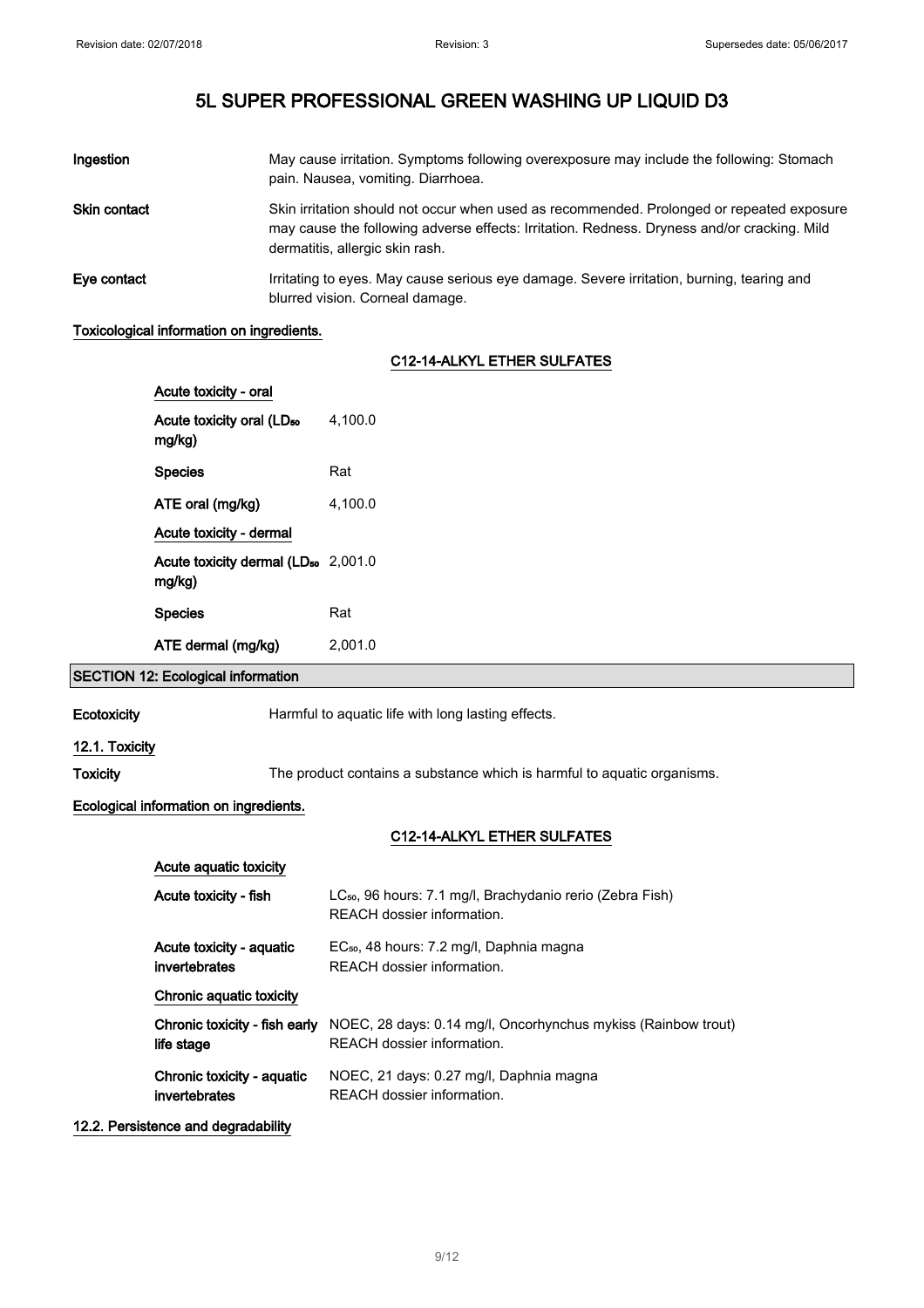|                                       | Persistence and degradability              |                                                                                                                                                                             | There are no data on the degradability of this product. The surfactant(s) contained in this<br>product complies(comply) with the biodegradability criteria as laid down in Regulation (EC)<br>No. 648/2004 on detergents. Data to support this assertion are held at the disposal of the<br>competent authorities of the Member States and will be made available to them at their direct<br>request, or at the request of a detergent manufacturer. |
|---------------------------------------|--------------------------------------------|-----------------------------------------------------------------------------------------------------------------------------------------------------------------------------|------------------------------------------------------------------------------------------------------------------------------------------------------------------------------------------------------------------------------------------------------------------------------------------------------------------------------------------------------------------------------------------------------------------------------------------------------|
|                                       | Ecological information on ingredients.     |                                                                                                                                                                             |                                                                                                                                                                                                                                                                                                                                                                                                                                                      |
|                                       |                                            |                                                                                                                                                                             | C12-14-ALKYL ETHER SULFATES                                                                                                                                                                                                                                                                                                                                                                                                                          |
|                                       | Biodegradation                             |                                                                                                                                                                             | Expected to be readily biodegradable.<br>Water - Degradation 100%: 28 days<br>REACH dossier information.                                                                                                                                                                                                                                                                                                                                             |
|                                       | 12.3. Bioaccumulative potential            |                                                                                                                                                                             |                                                                                                                                                                                                                                                                                                                                                                                                                                                      |
| <b>Bioaccumulative potential</b>      |                                            |                                                                                                                                                                             | No data available on bioaccumulation.                                                                                                                                                                                                                                                                                                                                                                                                                |
| <b>Partition coefficient</b>          |                                            | Not applicable.                                                                                                                                                             |                                                                                                                                                                                                                                                                                                                                                                                                                                                      |
|                                       | Ecological information on ingredients.     |                                                                                                                                                                             |                                                                                                                                                                                                                                                                                                                                                                                                                                                      |
|                                       |                                            |                                                                                                                                                                             | C12-14-ALKYL ETHER SULFATES                                                                                                                                                                                                                                                                                                                                                                                                                          |
|                                       | <b>Bioaccumulative potential</b>           |                                                                                                                                                                             | The product is not bioaccumulating.                                                                                                                                                                                                                                                                                                                                                                                                                  |
|                                       | <b>Partition coefficient</b>               |                                                                                                                                                                             | log Pow: ~ 0.3 REACH dossier information.                                                                                                                                                                                                                                                                                                                                                                                                            |
| 12.4. Mobility in soil                |                                            |                                                                                                                                                                             |                                                                                                                                                                                                                                                                                                                                                                                                                                                      |
| Mobility                              |                                            |                                                                                                                                                                             | The product is water-soluble and may spread in water systems.                                                                                                                                                                                                                                                                                                                                                                                        |
|                                       | Ecological information on ingredients.     |                                                                                                                                                                             |                                                                                                                                                                                                                                                                                                                                                                                                                                                      |
|                                       |                                            |                                                                                                                                                                             | C12-14-ALKYL ETHER SULFATES                                                                                                                                                                                                                                                                                                                                                                                                                          |
|                                       |                                            |                                                                                                                                                                             |                                                                                                                                                                                                                                                                                                                                                                                                                                                      |
|                                       | <b>Mobility</b>                            |                                                                                                                                                                             | The product is soluble in water.                                                                                                                                                                                                                                                                                                                                                                                                                     |
|                                       | Adsorption/desorption<br>coefficient       |                                                                                                                                                                             | - Log Koc: $0.34 \textcircled{a} \degree$ F                                                                                                                                                                                                                                                                                                                                                                                                          |
|                                       | 12.5. Results of PBT and vPvB assessment   |                                                                                                                                                                             |                                                                                                                                                                                                                                                                                                                                                                                                                                                      |
| Results of PBT and vPvB<br>assessment |                                            |                                                                                                                                                                             | This product does not contain any substances classified as PBT or vPvB.                                                                                                                                                                                                                                                                                                                                                                              |
|                                       | Ecological information on ingredients.     |                                                                                                                                                                             |                                                                                                                                                                                                                                                                                                                                                                                                                                                      |
|                                       |                                            |                                                                                                                                                                             | <b>C12-14-ALKYL ETHER SULFATES</b>                                                                                                                                                                                                                                                                                                                                                                                                                   |
|                                       | Results of PBT and vPvB<br>assessment      |                                                                                                                                                                             | This substance is not classified as PBT or vPvB according to current EU criteria.                                                                                                                                                                                                                                                                                                                                                                    |
| 12.6. Other adverse effects           |                                            |                                                                                                                                                                             |                                                                                                                                                                                                                                                                                                                                                                                                                                                      |
| Other adverse effects                 |                                            | None known.                                                                                                                                                                 |                                                                                                                                                                                                                                                                                                                                                                                                                                                      |
|                                       | <b>SECTION 13: Disposal considerations</b> |                                                                                                                                                                             |                                                                                                                                                                                                                                                                                                                                                                                                                                                      |
|                                       | 13.1. Waste treatment methods              |                                                                                                                                                                             |                                                                                                                                                                                                                                                                                                                                                                                                                                                      |
| General information                   |                                            |                                                                                                                                                                             | Do not discharge into drains or watercourses or onto the ground.                                                                                                                                                                                                                                                                                                                                                                                     |
| Disposal methods                      |                                            | Dispose of waste to licensed waste disposal site in accordance with the requirements of the<br>local Waste Disposal Authority. Reuse or recycle products wherever possible. |                                                                                                                                                                                                                                                                                                                                                                                                                                                      |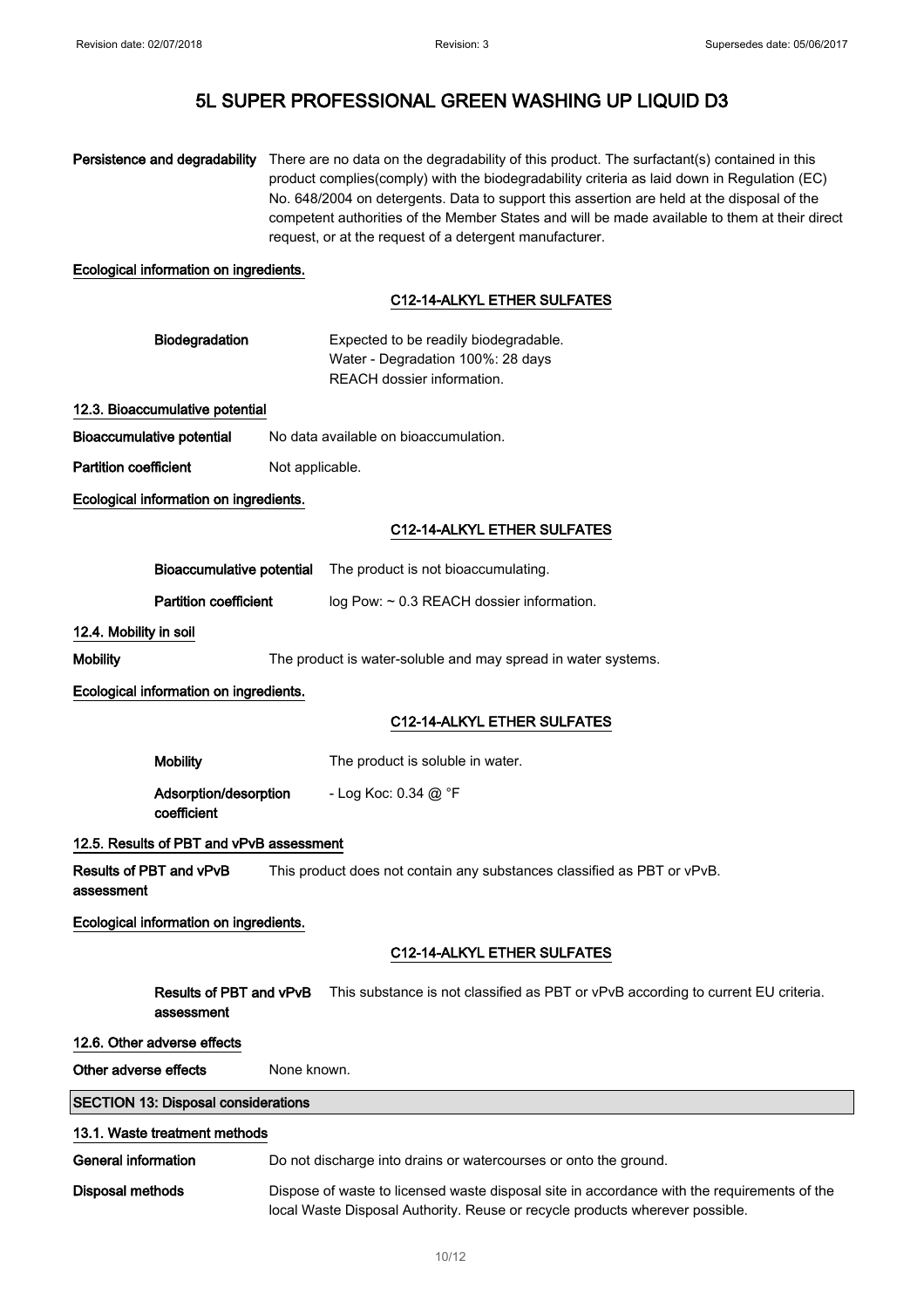#### SECTION 14: Transport information

General The product is not covered by international regulations on the transport of dangerous goods (IMDG, IATA, ADR/RID).

#### 14.1. UN number

Not applicable.

#### 14.2. UN proper shipping name

Not applicable.

#### 14.3. Transport hazard class(es)

No transport warning sign required.

#### 14.4. Packing group

Not applicable.

#### 14.5. Environmental hazards

Environmentally hazardous substance/marine pollutant No.

#### 14.6. Special precautions for user

Not applicable.

#### 14.7. Transport in bulk according to Annex II of MARPOL and the IBC Code

Transport in bulk according to Not applicable. Annex II of MARPOL 73/78 and the IBC Code

| <b>SECTION 15: Regulatory information</b>                                                            |                                     |  |
|------------------------------------------------------------------------------------------------------|-------------------------------------|--|
| 15.1. Safety, health and environmental regulations/legislation specific for the substance or mixture |                                     |  |
| المسمانا ماريسمس المسمانا ماليا                                                                      | CD (LIIA) OLD and DEACH Damilations |  |

| National regulations  | GB (UK) CLP and REACH Regulations.<br>The Control of Substances Hazardous to Health Regulations 2002 (SI 2002 No. 2677) (as<br>amended).<br>EH40/2005 Workplace exposure limits.                                                                                                                                                                                                                                                                                                                                                                                                                                                                                                                                                                                                                                                                                                                                                                                                                                                                                                        |
|-----------------------|-----------------------------------------------------------------------------------------------------------------------------------------------------------------------------------------------------------------------------------------------------------------------------------------------------------------------------------------------------------------------------------------------------------------------------------------------------------------------------------------------------------------------------------------------------------------------------------------------------------------------------------------------------------------------------------------------------------------------------------------------------------------------------------------------------------------------------------------------------------------------------------------------------------------------------------------------------------------------------------------------------------------------------------------------------------------------------------------|
| <b>EU</b> legislation | Regulation (EC) No 1907/2006 of the European Parliament and of the Council of 18<br>December 2006 concerning the Registration, Evaluation, Authorisation and Restriction of<br>Chemicals (REACH) (as amended).<br>Commission Regulation (EU) No 453/2010 of 20 May 2010.<br>Regulation (EC) No 1272/2008 of the European Parliament and of the Council of 16<br>December 2008 on classification, labelling and packaging of substances and mixtures (as<br>amended).<br>Commission Directive 2000/39/EC of 8 June 2000 establishing a first list of indicative<br>occupational exposure limit values in implementation of Council Directive 98/24/EC on the<br>protection of the health and safety of workers from the risks related to chemical agents at<br>work (as amended).<br>Commission Decision 2000/532/EC as amended by Decision 2001/118/EC establishing a list<br>of wastes and hazardous waste pursuant to Council Directive 75/442/EEC on waste and<br>Directive 91/689/EEC on hazardous waste with amendments.<br>Commission Regulation (EU) No 2015/830 of 28 May 2015. |